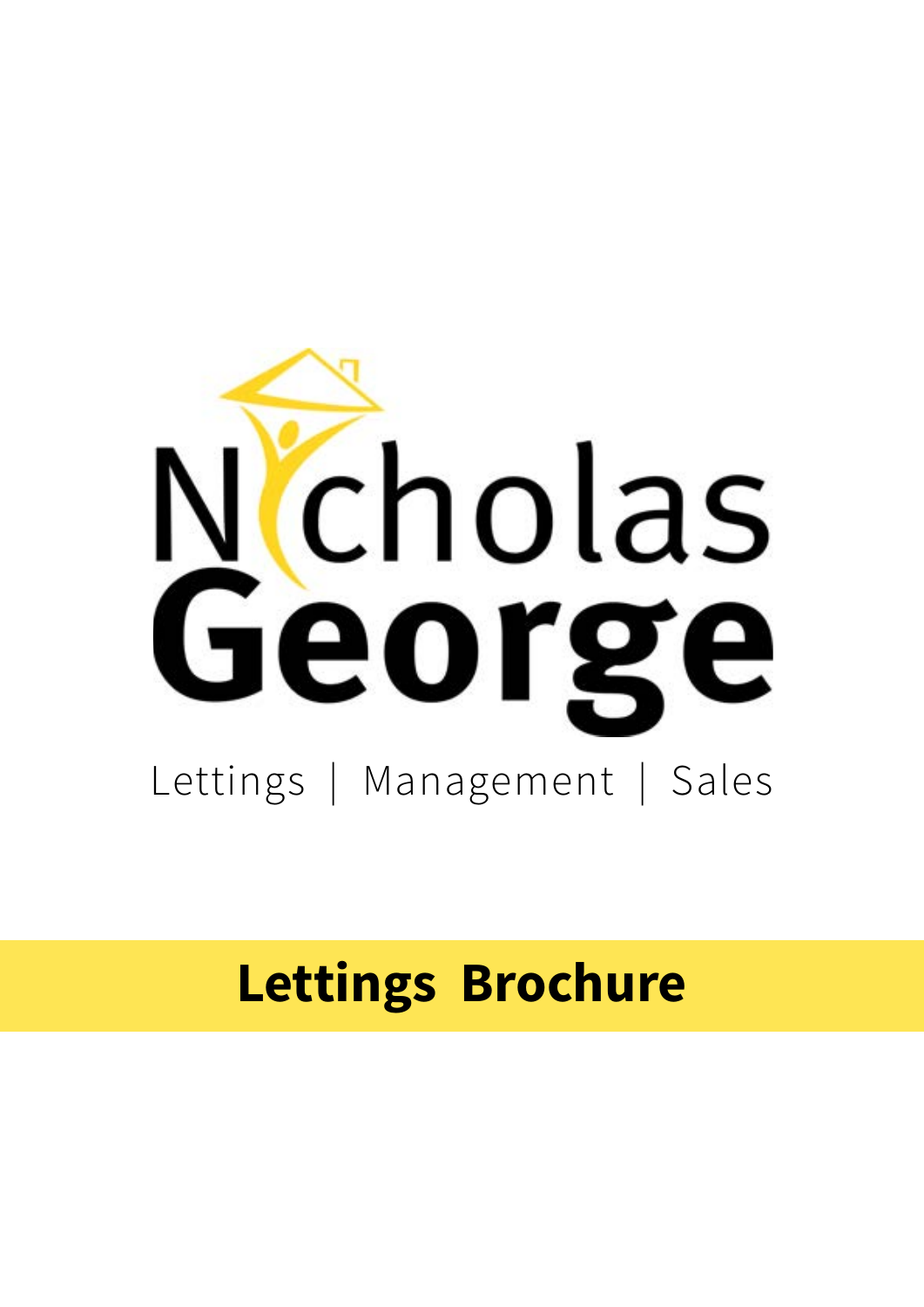#### **This service is for Landlords who wish to manage their own property.**

| Let Fee | $£350 + VAT (£420$ inclusive)<br>For properties with a monthly rent of £0 - £699    |
|---------|-------------------------------------------------------------------------------------|
|         | $£450 + VAT (£540 inclusive)$<br>For properties with a monthly rent of £700 or more |

Includes:

- **Initial rental assessment**  one of our team will come out to visit your property and will advise you as to the potential rental income. They will also be able to answer any questions you might have about the whole process.
- **Professional Photos** by www.[benfearnhead.co.uk](https://benfearnhead.co.uk/). We will arrange for our photographer to visit your property and get some fabulous photos, to entice people in for viewings.
- **Advertising** on our company website and also numerous large national portals including Rightmove and OnThe Market. Also window display at our prominent Moseley office.
- **'To Let' board** at the property if required some Landlords prefer not to have these though it can help the level of interest in the property. Approximately a quarter of all of our enquiries come from people seeing the 'To Let' board.
- **Escorted viewings** we think it is generally best if the agent carries out the viewings. In our experience most people feel more comfortable viewing with an agent than with the owner. We would therefore hold a key to the property, and can liaise with yourself or current tenants, depending on who is currently living at the property.
- **Comprehensive Tenant referencing service and full credit check**  it is very important to us to find you the right Tenant. Our business has been built on our reputation, and good Tenants are essential to maintaining this reputation.
- **Preparation of a list of fixtures and fittings** this will detail the walls and flooring and will highlight any furniture or other removable items within the property, as well as any major defects to any fitting or fixture. A full professional inventory is available at additional cost, should you feel this is required.
- **Preparation of the Tenancy Agreement** we arrange for the Tenant to sign this prior to occupation and would usually sign this on your behalf.
- **Collection of first months' rent and deposit** you can either register the deposit yourself or we can do it for you for a small extra cost \*. Once the Tenant moves in, we will pay over the first months' rent to you, less our letting fee and any other costs.
- **Prescribed Information** \*\* and Right to Rent Checks would be carried out by us.
- **Move-in procedure** we meet the tenants to hand over keys ans run through the inventory. We will supply them with your contact and banking details, so that they can liaise with you and pay you directly going forward.
- **Informing the utility companies** and Council Tax of the new Tenancy and providing any relevant meter readings this will essentially set up the relevant accounts for the new Tenants, though this ultimately remains the responsibility of the Tenants, not ourselves.

Please note, the Let Only service can be tailored to suit your needs. For example, some Landlords just want us to advertise their property and are happy to take on the viewings and paperwork themselves. Our fee charged will be adjusted depending on which parts of the process you want us to do.

\* Deposit registration - with the service above you can opt for us to register the Tenant's deposit with Tenancy Deposit Scheme (TDS) Custodial scheme for an extra charge of £30 + VAT (£36 inclusive). Further details of this scheme can be found at [custodial.tenancydepositscheme.com.](https://www.tenancydepositscheme.com/) You can also opt to register it yourself free of charge with one of a number of schemes and will just need to supply us with the relevant paperwork.

\*\* All landlords / agents are required by law to carry out Right to Rent Checks on ALL adult occupiers. As of October 2015, new legislation dictates that Prescribed Information is given to all tenants, at the commencement of a new tenancy, when a tenancy becomes a Statutory Periodic Tenancy, and for any other changes in tenancy. The Prescribed Information required to be served is as follows:

- Energy Performance Certificate
- How To Rent Guide current issue
- Deposit Scheme Leaflet
- Deposit Registration Certificate
- Deposit Prescribed Information
- Current gas safety certificate if applicable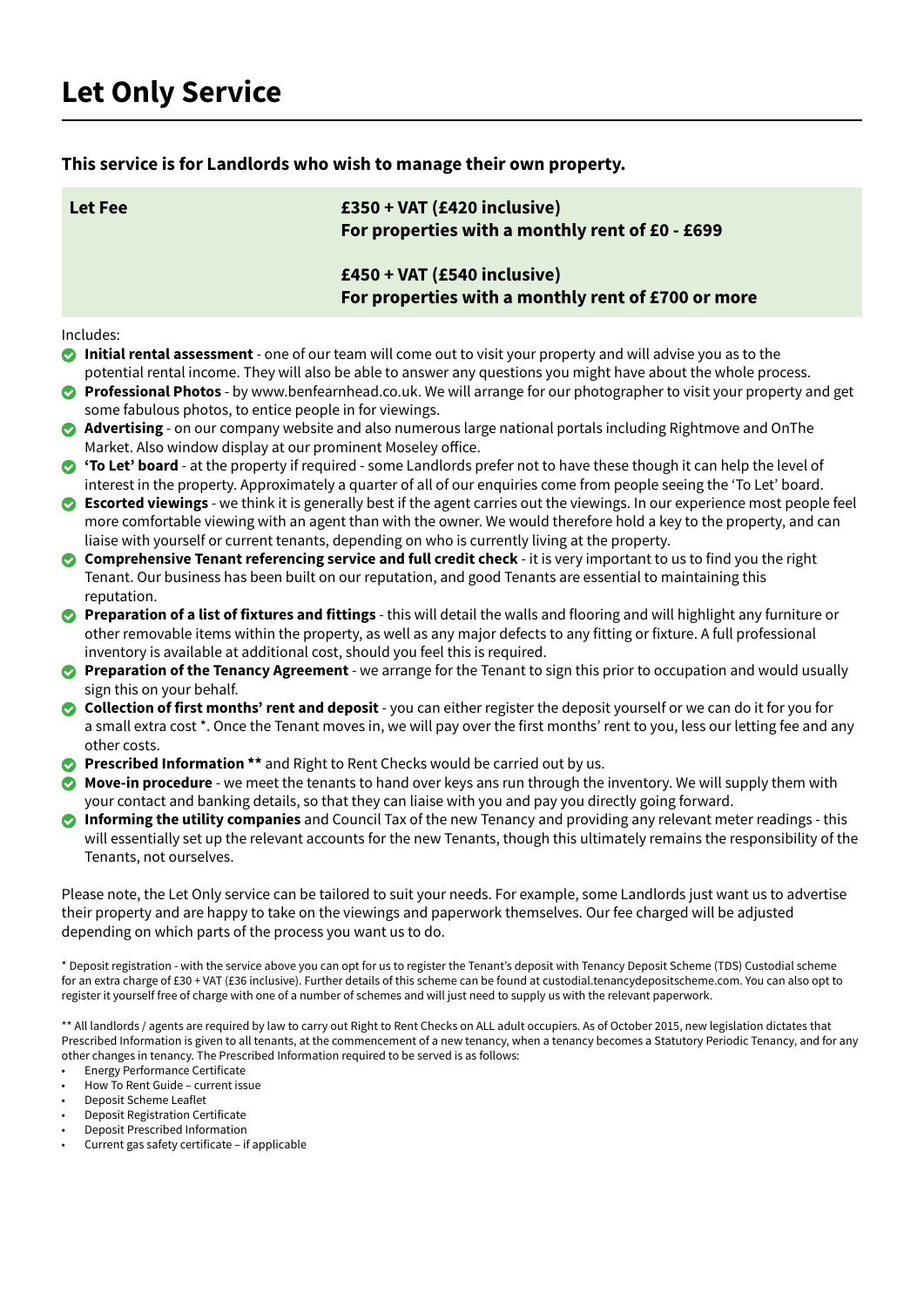### **Managed Service**

**This service is designed to remove the potential hassles involved with maintaining a tenanted property - we will take care of everything. You will have the additional convenience and reassurance that all maintenance and administration will be dealt with on your behalf.**

 **Initial Let Fee £250 + VAT (£300 inclusive)**

 **Ongoing Management Fee 10% of monthly rent + VAT (12% inclusive)**

The managed service includes all the benefits of the Let Only Service, but also includes the following:

- **Rent will be collected monthly**, fees retained and the balance paid by BACS transfer directly to the Landlord's nominated bank account.
- **Monthly statement of account**, including full breakdown of fees and any stoppages / maintenance costs. We try to do as much as we can by email, though can post this to you if required.
- **Regular Property inspections** we carry out an initial inspection shortly after the tenant has moved in, to ensure they have settled in and are keeping the property nicely. Following this inspection, we carry out regular inspections throughout the duration of the tenancy.
- **Co-ordination of repairs or maintenance**, including arranging for tradesmen to attend the Property and obtaining estimates where necessary. Supervising works and settling accounts from rents received. We will inform you of any major works that are to be carried out. Alternatively, if you prefer we can inform you of each and every maintenance issue at your property.
- **Moving out of the Tenant** and dealing with any stoppages from deposit we are very experienced and have carried out thousands of move outs over the years. This in itself is a skill and we know how to most effectively handle the process.
- **Arranging any remedial works/refurbishment between tenancies** we have a large number of Landlords who have not seen their property for long periods of time and have entrusted us to manage the tenancies and to maintain the standard of the property for many years.
- **Registering of Tenant's deposit** with TDS Custodial scheme at no extra charge.

### **Other Charges (both services)**

| <b>Tenancy renewal fee</b>                               | $£100.00 + VAT (£120 inclusive)$ |
|----------------------------------------------------------|----------------------------------|
| <b>Periodic tenancy fee</b>                              | $£50.00 + VAT (£60 inclusive)$   |
| Energy Performance Certificate £75 + VAT (£90 inclusive) |                                  |
| <b>Independent Professional</b><br><b>Inventory</b>      | <b>£POA</b>                      |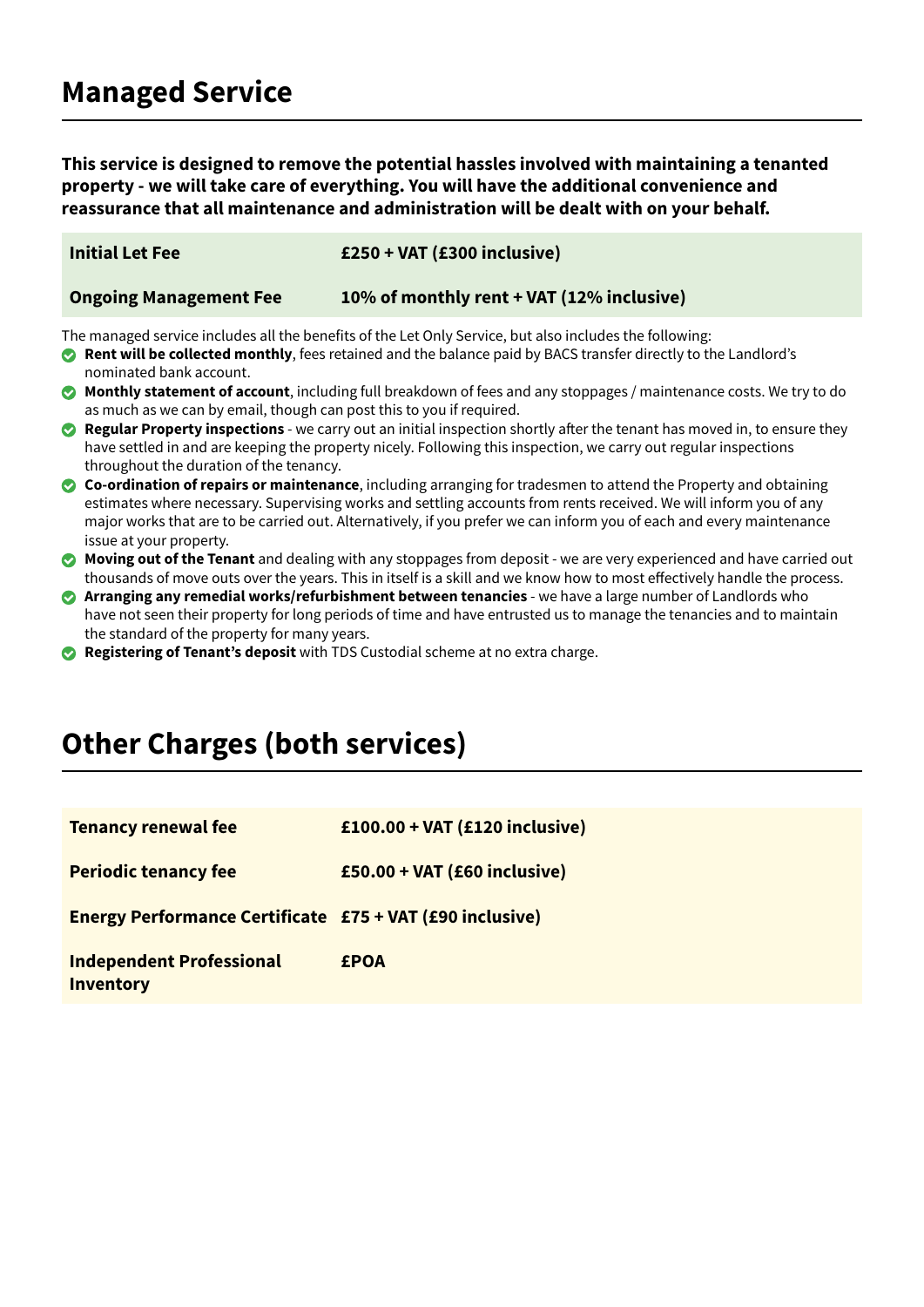**We are an independent, family owned business originally started by Nick and Julia George in 1988, working from their Moseley home. We have expanded and now have an enthusiastic and dedicated staff, most of which have been with us for quite some time. We moved to our current premises in 2009 having outgrown our previous two offices. We endeavour to offer you a personal and professional service.**



#### **Nicholas George - Founder**

Nick and Julia have now retired and have sold the business to Max and Dominic, who are excited about continuing to take the business forward. Nick worked in the property industry for decades, and in 1988 he established what was then 'Nicholas George Property Management'. For many years Nick and his wife Julia ran the company from their own home in Moseley. With close links to Edgbaston Golf and Cricket clubs, Nick was fundamental in growing the business to where it is today . Nick's top 3 movies are The Bourne Identity, Star Trek - Into Darkness, and A Good Year.



#### **Julia George - Founder**

Nick and Julia have now retired and have sold the business to Max and Dominic, who are excited about continuing to take the business forward. Having founded the business with Nick, Julia worked hard to balance the running of the business with maintaining a busy family life. She's now really looking forward to her retirement. Julia's top 3 movies are The Holiday, Quartet, and Shawshank Redemption.



#### **Max Redgrave - Managing Director**

Managing Director Max joined the company in 2002 after having successfully completed degrees in Sports Science (University of Birmingham) and Business (Aston Business School). A keen squash player and biker, Max is kept busy at home by his 2 young sons. Max and Dominic completed a buy out of Nicholas George Ltd in March 2022 and are very excited to continue to take the business forward. Max's top 3 movies are Kill Bill - Part 1, Fight Club, and Vanilla Sky.

**[max@nicholasgeorge.co.uk](mailto:max%40nicholasgeorge.co.uk?subject=)**



#### **Dominic Knight - Director**

Dominic, or Dom, first became associated with the company as a Landlord in 1998. Moseley through and through, Dom has lived in the area all of his life. No one knows Moseley better than him. Dom is a problem solver, a real people person - firm but fair! In March 2022 Max and Dominic completed a buy out of Nicholas George Ltd and are very excited about continuing to take the business forward. Dom's top 3 movies are Star Wars, Midnight Express, and Aliens.

**[dom@nicholasgeorge.co.uk](mailto:dom@nicholasgeorge.co.uk)**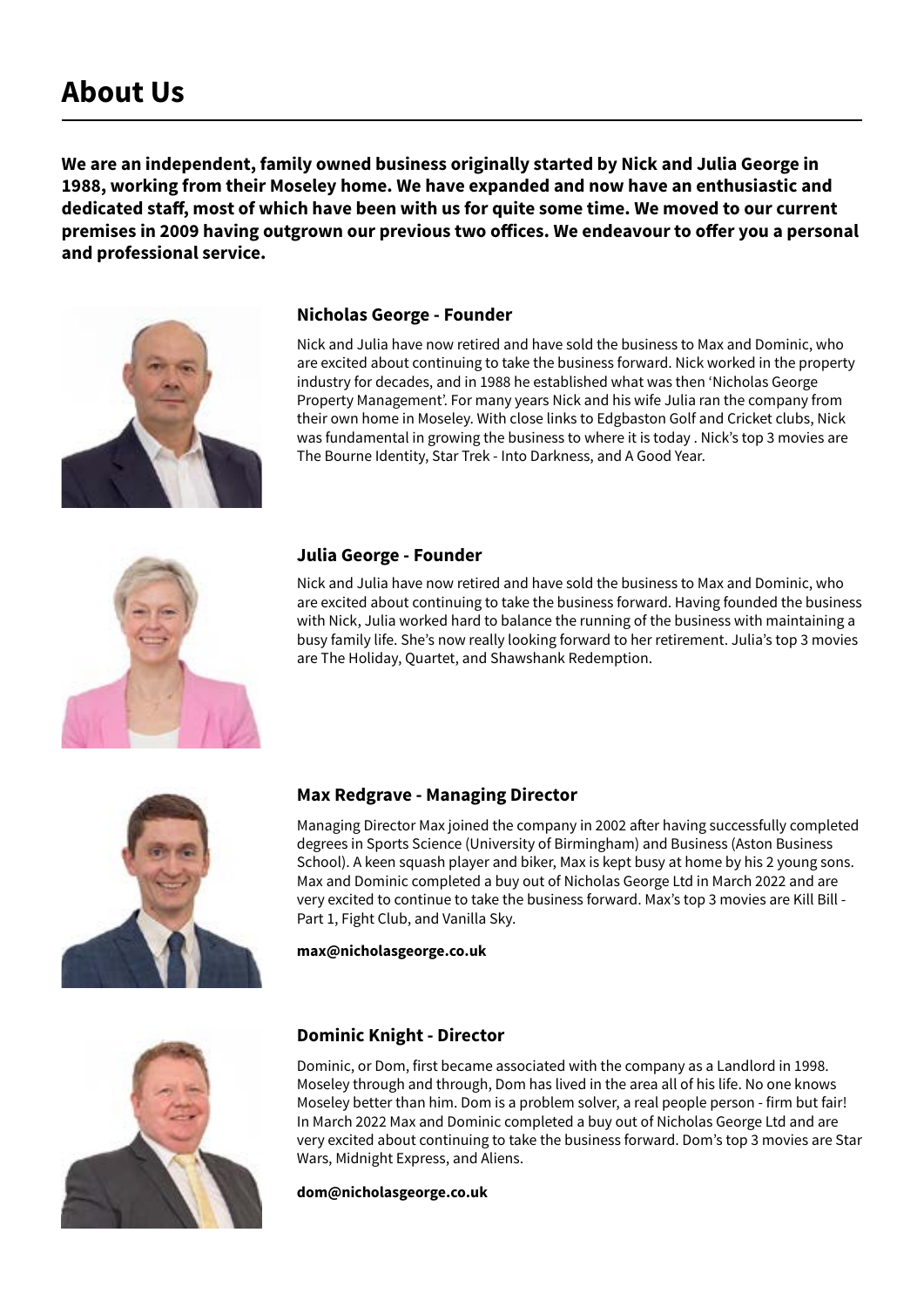

#### **Lucy Carter - Valuer / Senior Negotiator**

Lucy is a keen swimmer and jogger, and has a fine art degree from Nottingham Trent University. She is half Argentinian, speaks fluent Spanish, and loves photography. Lucy carries out Sales valuations, as well as negotiating Sales and Lets to a successful conclusion. She is friendly, enthusiastic and is always there to help. Lucy also takes care of the company's social media.

#### **[lucy@nicholasgeorge.co.uk](mailto:lucy%40nicholasgeorge.co.uk?subject=)**



#### **Linsey Fegan - Property & Facilities Manager**

Linsey joined the company in early 2021, having previously worked in facilities management. Linsey carries out our property inspections, as well as some viewings. She also helps with the Block Management side of the business. Linsey likes watching sports, especially Formula 1, and is a keen Kickboxer herself. Her top 3 movies are Rocky 2, Creed and Happy Potter & The Chamber of Secrets.

**[linsey@nicholasgeorge.co.uk](mailto:linsey%40nicholasgeorge.co.uk?subject=)**



#### **Cate Hall - Property Manager**

Cate is our newest member of the team and works in the office as one of our Property Managers. Previously working in a Michelin starred restaurant, she is a real foodie. She's friendly, supportive and loves to read. Cate's top 3 films are Gone Girl, The Gentleman and Mamma Mia.

**[cate@nicholasgeorge.co.uk](mailto:cate%40nicholasgeorge.co.uk?subject=)**



#### **Paige Halligan - Property Manager**

Paige works in the office as one of our Property Managers. She is very much a foodie and loves to cook. Paige's top 3 movies are Brave, Lone Survivor and Superbad.

#### **paig[e@nicholasgeorge.co.uk](mailto:paige%40nicholasgeorge.co.uk?subject=)**



#### **Sarah Inglis - Accounts Manager**

Sarah works in the office as Accounts Manager - processing rents, assisting with landlord and contractor payments, amongst other things. Originally from South Shields in the North East, her 'Geordie' accent is a breath of fresh air! Her top 3 movies are Annie, Shawshank Redemption and Hacksaw Ridge.

#### **[sarah@nicholasgeorge.co.uk](mailto:mailto:sarah%40nicholasgeorge.co.uk?subject=)**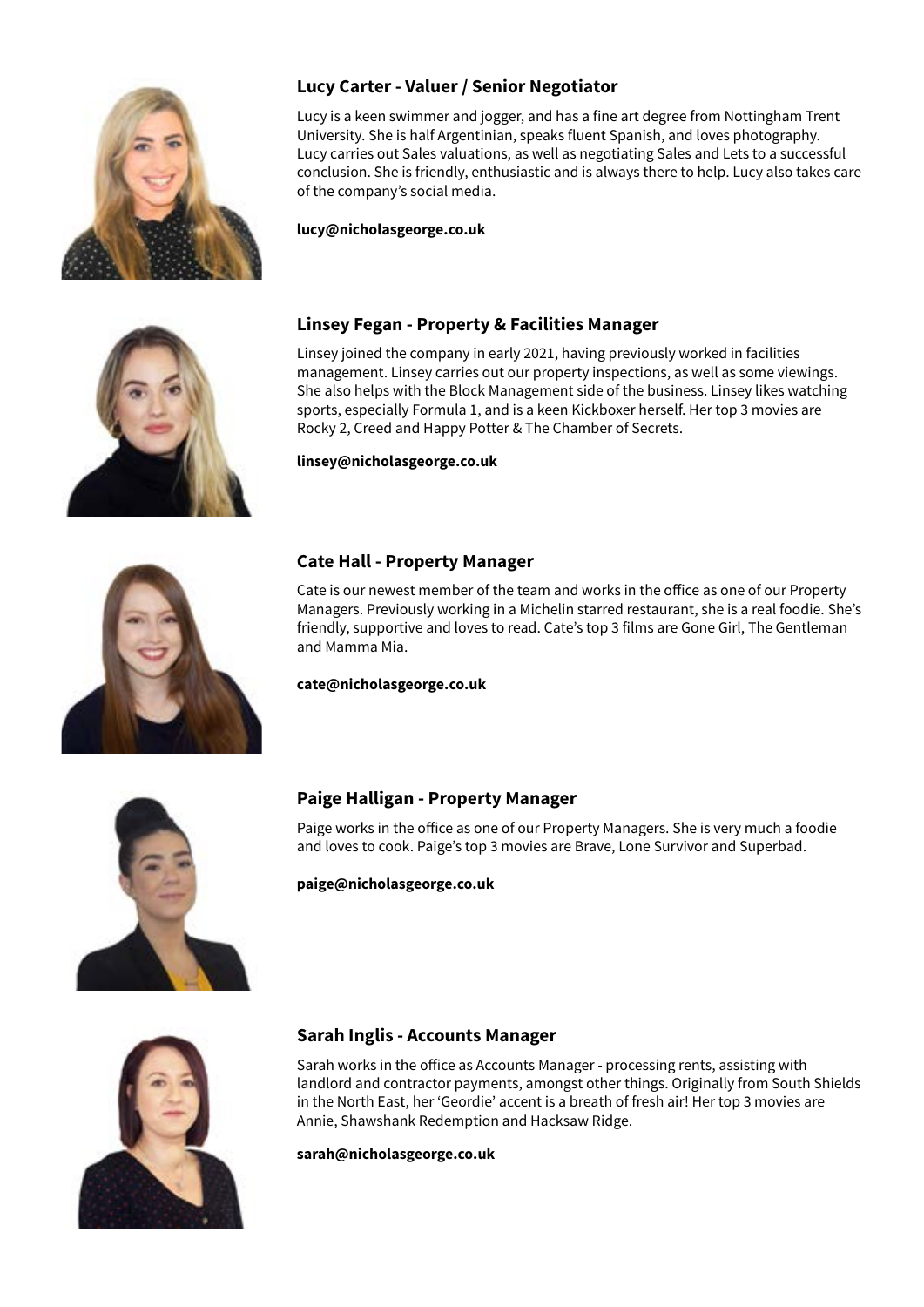### **Customer Reviews**

#### **We are pleased to say that much of our business comes from recommendation. Some reviews from our customers are shown below, please visit [nicholasgeorge.co.uk/customer-reviews](http://www.nicholasgeorge.co.uk/customer-reviews) for our full list of over 140 positive reviews.**

**GG** Very professional organisation providing a quality service. NG completely understand my criteria as a landlord and provide excellent long term tenants. Very professional responding immediately to any queries, honest and polite!

- David Stevens

**66 14 Years of Excellent service! I have been using** Nicholas George for over 14 years, as rental agents and more recently selling a property. They have always been efficient in getting the job done and would definitely recommend them.

- Ollie Weber-Brown

**S**S Nicholas George have been letting our properties for a number of years. Incredibly efficient, no loose ends, personal service, very good communication, fast at sorting out any problems and most importantly your property is always let with good tenants. - Melvyn Dunn

**Excellent. Would recommend them without hesitation.** Very efficient. Approachable. As an absentee landlord living in Cape Town I have found them to always look after my property well, have found reliable tenants, never advise me to spend money unnecessarily. Always helpful and on the ball when you telephone them. - Barbara Marshall-Foster

**f** Very satisfied and would gladly recommend to friends and family. Due to us moving away from Birmingham, Nichloas George fully manage a rented house for us and have been faultless for 5 years. The legal side is fully handled for us and when tenants leave we have not had to wait more than three or four days for new ones. Faults with the property can be, and have been sorted with just a few emails. They have taken all the potential stress and hassle out of being a landlord.

- Richard Lyman

**S**S Nicholas George have managed our properties since 1998. Their team are consummate professionals - always courteous, prompt and friendly. They take all our day-today stress away and we highly recommend them. - Jabba Zamin

**GG** Totally professional in every aspect of their business. I have dealt with Nicholas George for many years both managing property and vetting tenants and have never had any problems what so ever. I have no hesitation in recommending them in all aspects of the property market.

- Terry Jefferies

**66** 20 years of great service. I have been a client of Nicholas George for 20 years and not once in all that time have I been unhappy or felt 'let down' by their service. They are professional, conscientious, responsive and simply deliver terrific service. - Andy Colquhoun

**Excellent agent who works fairly for landlord's and** tenant's equally. Very good service and communication of issues. Easily contactable and will help resolve complaints very quickly. Low levels of vacancy for the apartments. Quick to relet. - Munawar Sandhu

**66** Take the worry out of renting. I would highly recommend Nicholas George as they have always managed my rented property extremely well, keeping me informed, liaising with tenants and getting any maintenance jobs done efficiently. Don't go anywhere else

- Nicole Carney

**AMALIAG SERVICE AT A good price, with no tenant voids** in 10 years. Max from Nicholas George was my main contact. He was always readily available to answer my queries and to offer advice. Any maintenance work was sorted for me efficiently at a good price. Importantly, in the 10 years that Nicholas George looked after our rental property for us, we never had a void.

- Debbie Barrington

**66** Prompt, courteous and efficient. I have been dealing with Nicholas George for 5 years plus and have always found them prompt, courteous and efficient. - Fiona Lilley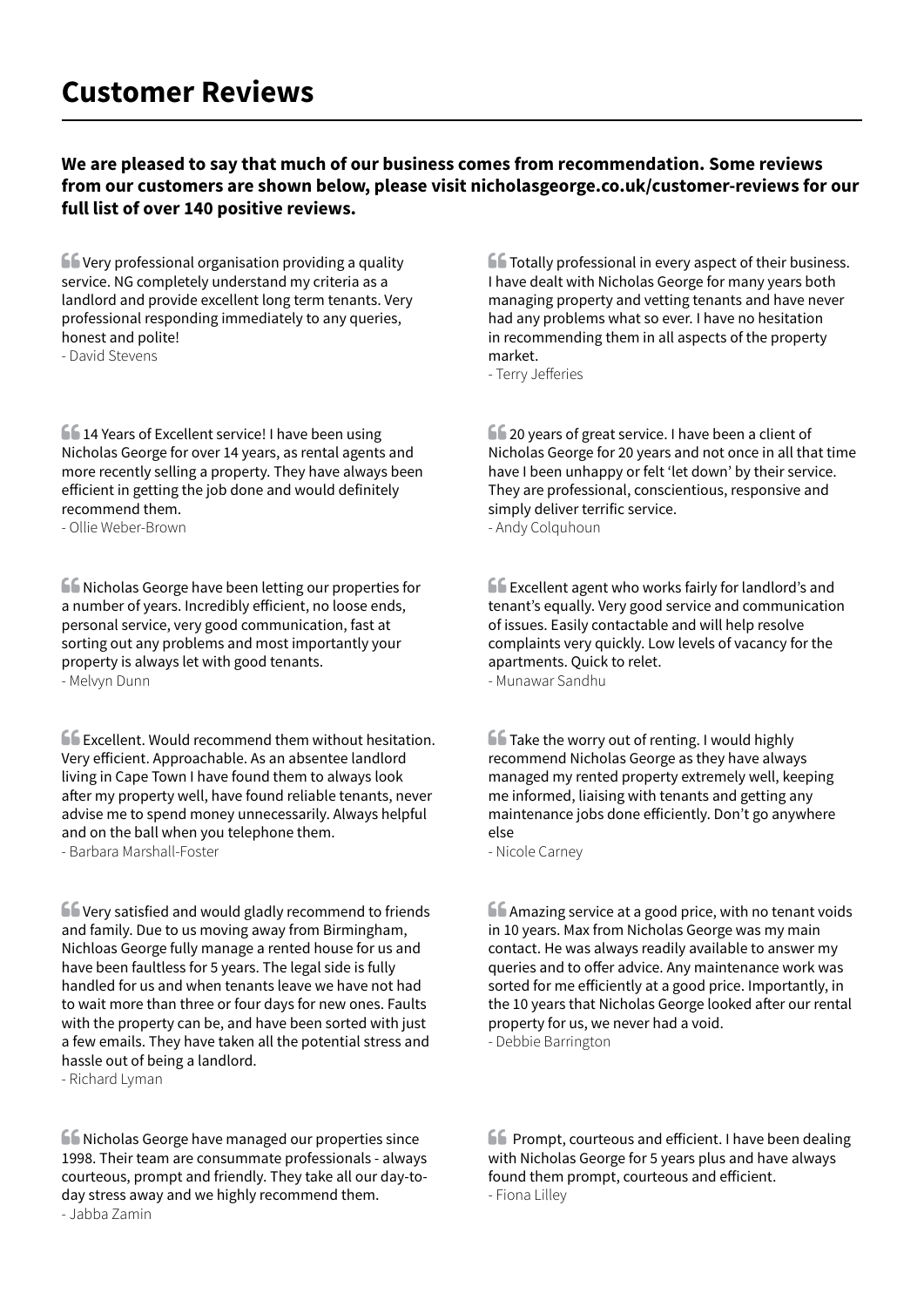**GC** Our four year's experience - from letting our flat, to finally selling it; Nicholas George were always very organised and all the staff so helpful and pleasant. We would certainly use and recommend Nicholas George Ltd again.

- Margaret Tanner

**SC** Provided us with some brilliant tenants over the last 10 years and sold a property for us. Received friendly service throughout.

- Sue Mengham

**GG** Very professional and efficient service. I would highly recommend using Nicholas George. - Katy Shaw

**66** Many, many years of setting the standards that should be the law and the minimum requirements of all Letting Agents. Well done you guys - thank you for your continued high attention to servicing your clients. - Keith Burton

**f** Having enjoyed 14 years experience with Nicholas George using their services both renting and selling I feel it is appropriate to give 5 stars, I'd give 10 if I could!!! They're a well established company with a great reputation - not just for their dynamic professional commitment in delivering the best service but also for the way they treat their clients whether you're a poten-tial client or an existing client, in my case, a long standing client having engaged in their services for 14 years you're always greeted in a warm, friendly approachable way. I can honestly say I will miss them but one day I may very well be back!

- Joanne Key

**f**f From the start, everyone was very professional. Communication was great and they have assisted with everything during the rental and sale of my apartment. As a result everything was very smooth and trouble free. I would highly recommend to anyone wanting a trusted agency offering a stress free service. - Nick Orme

**66** We were really pleased with the quality and friendliness of the service, and we felt it represented good value for money compared to other local estate agents. Furthermore, the team went beyond the call of duty to help us lease our property. - John Campbell

**GE** Really pleased with the services offered by Nicholas George. Having been a client for over 9 years, I would definitely recommend them for both lettings and sales. - Emma Jefferies

**f** Very accessible. Delivered a seamless service with little need to get involved with the tenant. - Brendan McGeever

**66** As a long standing client of Nicholas George, I have been happy with their lettings and management service over the years. They are efficient and pay good attention to detail.

- Purvi Patel

**I** can thoroughly recommend Nicholas George having recently sold my flat via them. Throughout the process, they were proactive in keeping me advised of developments and responded in a timely fashion to any queries or concerns I had. I found Max Redgrave and Julia George particularly good in chasing up my buyer when the process, as it inevitably does at some point, stalled and the level of service they provide is first class. - Ben James

**I** I have been dealing with Nicholas George for 10 years and have always found all staff totally professional. - Esther Bateman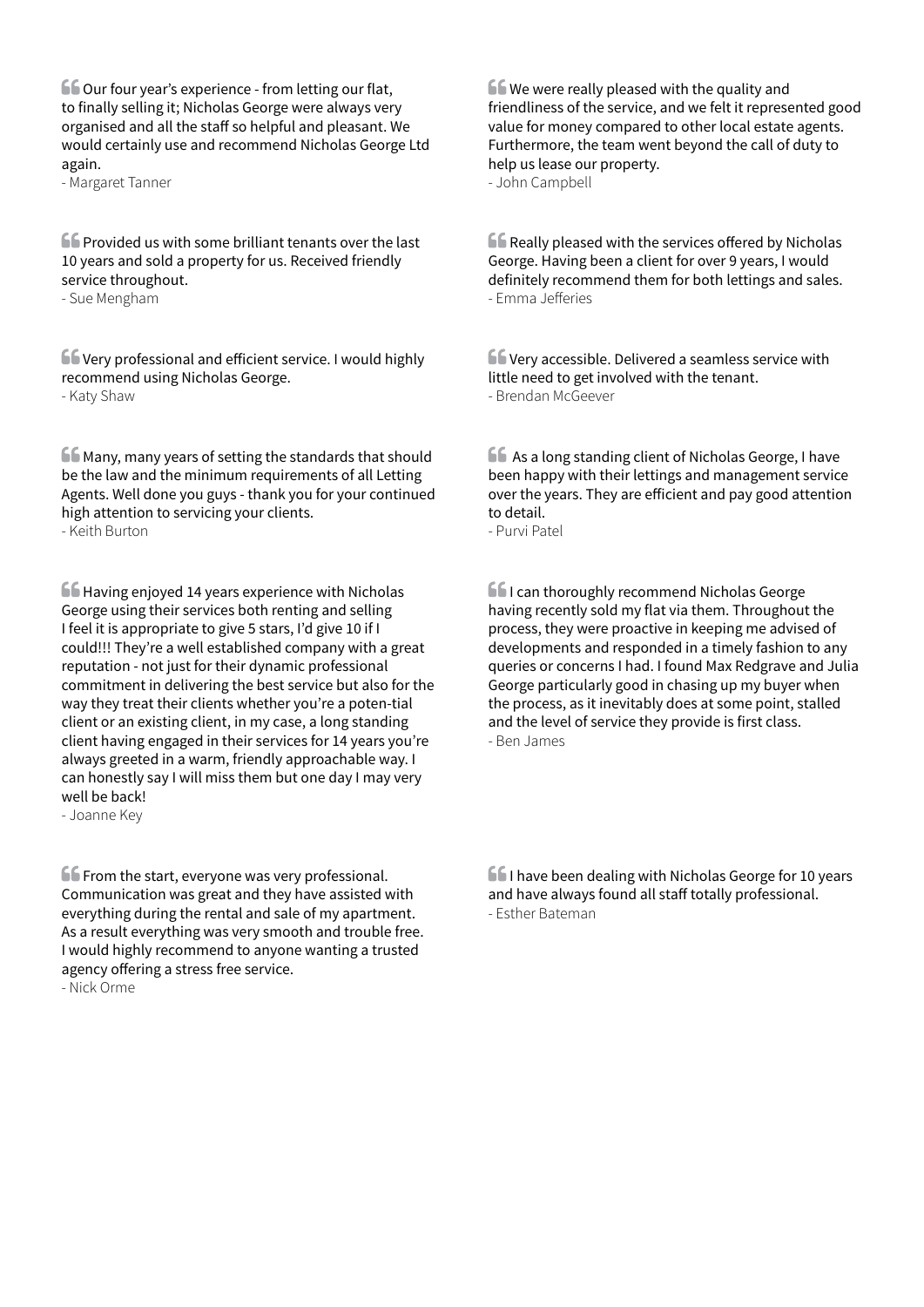### **Professional Photography**

**We use a professional photographer for all of our marketing photos, at no extra cost to you. If you choose us to let your property, we believe we will display it more attractively than our competitors, therefore making it more attractive to potential tenants. Find out more about our photographer at [benfearnhead.co.uk](https://benfearnhead.co.uk/)**

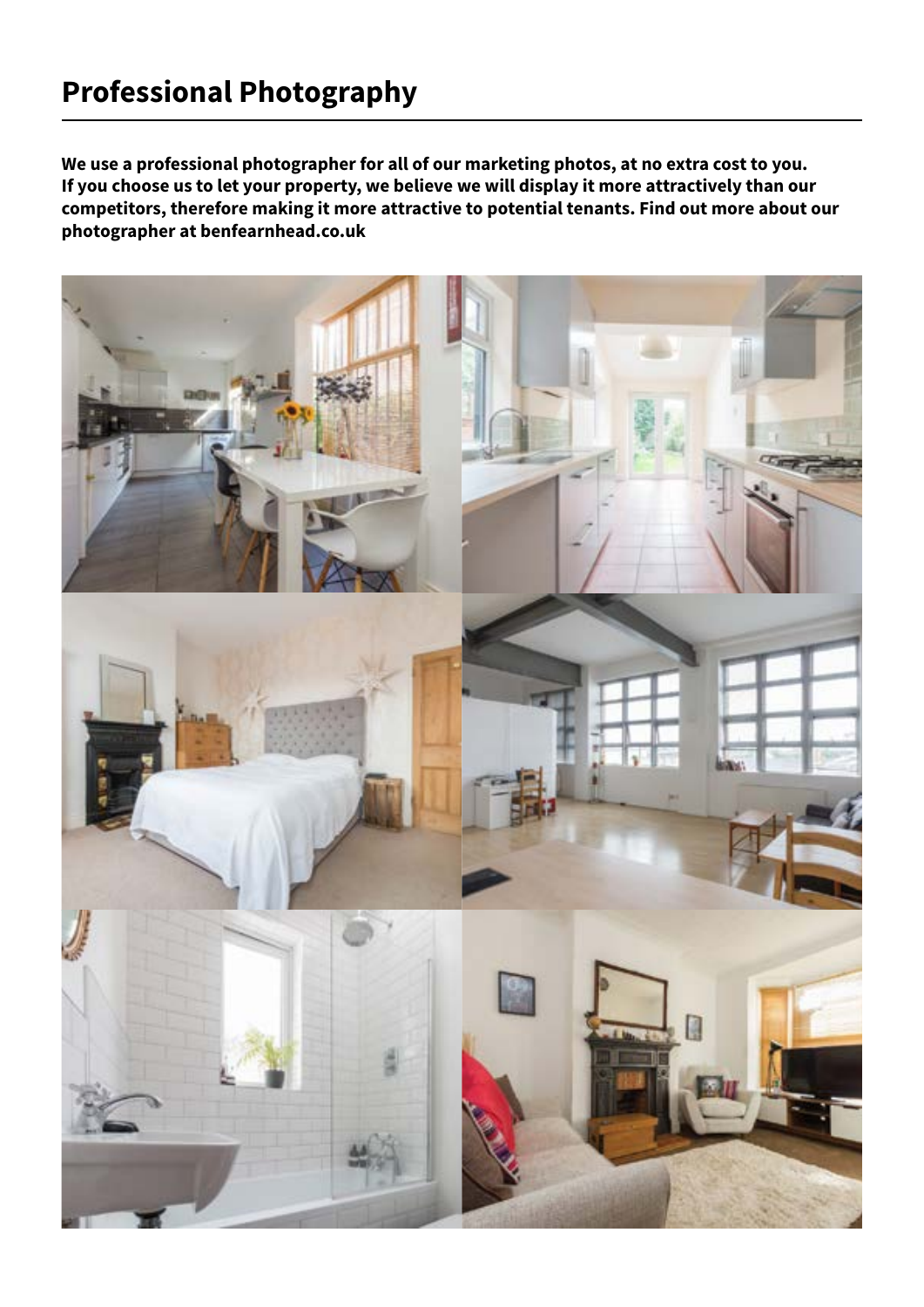### **Further Information**

#### **Standard of Property**

All properties should be provided in a clean and tidy condition. The fabric of the building should be in good repair prior to the property being advertised for let. Beds, sofas and all other soft furnishings must all conform to current fire safety regulations.

#### **Maintenance**

Owners should make us aware of any ongoing maintenance problems. The Landlord is responsible for the structure and exterior of the property, heating, hot water, sanitary installations and electrical wiring. For managed properties generally the Landlord gives authority for the us to carry out individual works up to the value of £150 without prior agreement, unless in an emergency situation where this limit may be surpassed. We have a team of experienced, tried and trusted contractors who can, for our managed properties deal with any general property maintenance related task.

#### **Safety Regulations**

The letting of property is now closely regulated with respect to consumer safety. The law makes particular demands regarding the safety, servicing and inspection of the gas and electric appliances and installations within a property, and with respect to the type of furniture and soft furnishings that are also provided. Legislation dictates that all gas appliances within the property are in full working order and carry a valid Landlords gas safety certificate. For managed properties the Landlords gas safety is generally administered annually without Landlord involvement. It is now also lawto provide a valid EICR (Electrical Installation and Condition Report) for all new tenancies. This is a 5 year certificate and we are happy to arrange this.

#### **Council Tax and Utilities**

We will inform the relevant utility providers and local authority of the new tenancy and effectively set up the account for the Tenant(s). It will then be the Tenant's responsibility to pay council tax and utility costs. If the Landlord has previously been living at the property, then they should inform utilities of their closing meter readings and forwarding address. Please note, whilst the property is empty responsibility for council tax rests with the Landlord.

#### **Inventory**

We will produce a basic list of contents. This will include floor/wall coverings and any removeable items/furniture and will also highlight any obvious defects in the property and its contents. This list will be signed by Agent/Landlord and Tenant at move in.

#### **Tenancy Agreement**

All of our Tenancy Agreements are valid Assured Shorthold agreements. We generally offer the Tenant the choice of 6 or 12 month initial term unless one or the other is stipulated by the Landlord.

#### **Multi Agent Abortive Fee**

If you decide to use more than one agent to let your property, it is your responsibility to inform us immediately should another agent take a deposit. We reserve the right to charge a fee should you not inform us and we go on to find a Tenant. If after agreeing a let, you subsequently change your mind, then we reserve the right to charge a fee.

#### **Inspections (Managed Properties Only)**

In order to ensure that your property is being looked after, an initial inspection is made shortly after the Tenant moves in. The purpose of this initial inspection is to ensure that the Tenant has moved in successfully and is keeping the place nicely. It is also to ensure that there are no initial teething problems or property maintenance issues. Property inspections are then carried out regularly throughout the duration of the tenancy. Following each inspection, you will receive a written report highlighting general condition and noting any issues that might need to be addressed.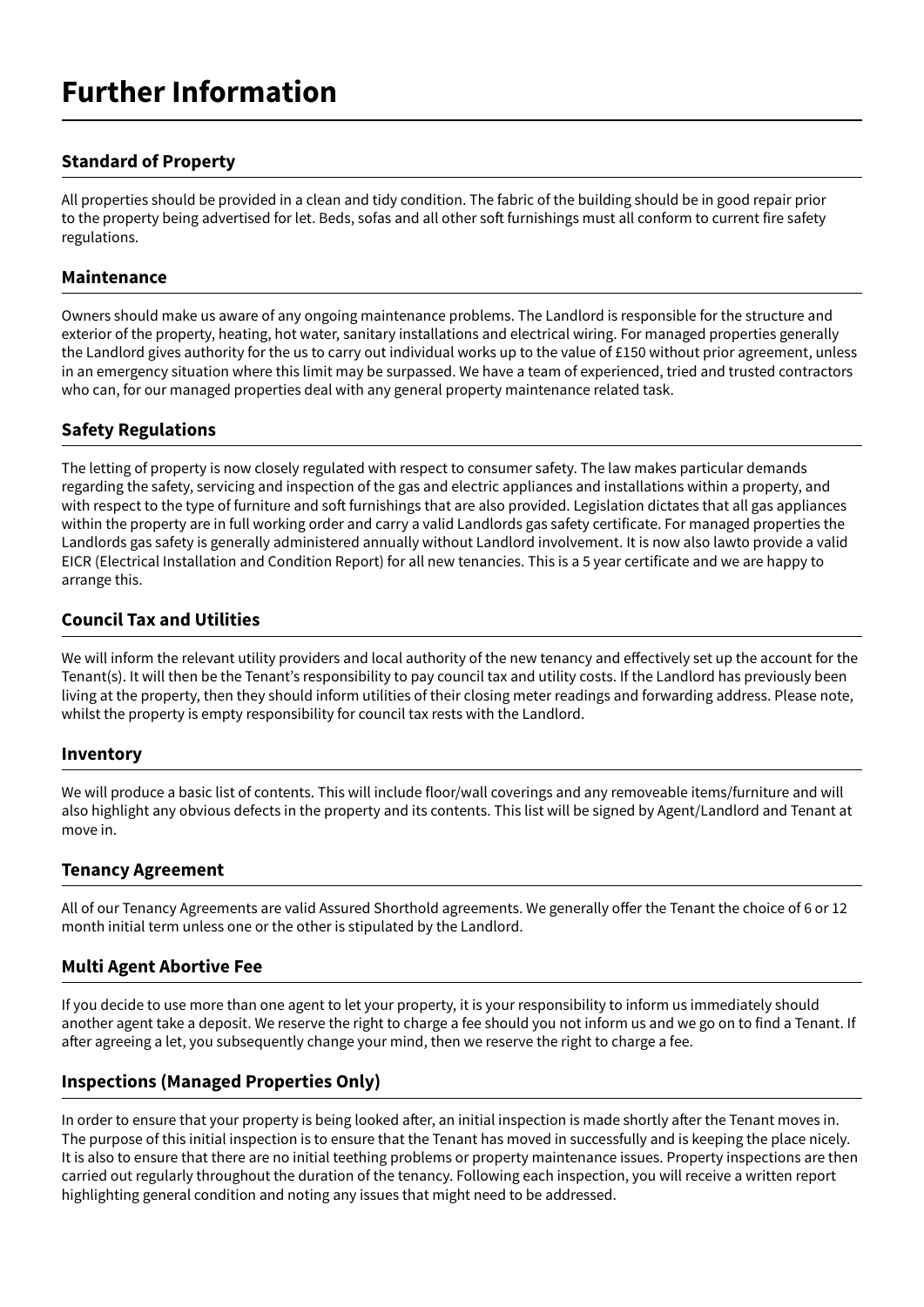#### **Overseas Residents**

If you are going to be resident overseas then you are required to notify the Inland Revenue, who will issue us with an exemption certificate allowing us to pay your rents to you gross. Forms can be downloaded from the web address <www.inlandrevenue.gov.uk/cnr>

#### **Insurance**

The Landlord is responsible for the property being adequately insured and should also ensure that the policy covers the situation where the property is to be let. As a company we have taken out a block insurance policy. Being part of this policy may allow our Landlords to benefit from preferential rates for their insurance. Please speak to us for more details about this or to receive a quote.

#### **Legal Proceedings**

It should be emphasised that situations requiring legal intervention are very rare indeed. For Managed properties and any delays in payment or other defaults will be acted on by us in the first instance. Should these efforts be unsuccessful or if rent arrears become significant, the Landlord will have the option of appointing a solicitor, the full costs of which would be payable by the Landlord.

#### **Right to Rent Checks**

The Right to Rent responsibility lies with the Landlord as the person who authorises occupation of the property in return for rent. However, for certain levels of our Lettings service we will carry out the Right to Rent checks and be responsible for taking the steps necessary to establish an excuse against a penalty.

#### **Regulatory Bodies and Client Money Protection**

We are members of the National Approved Lettings Scheme (NALS). We are also members of The Property Ombudsmen (TPO). Full details can be found at<www.nalscheme.co.uk> and [www.tpos.co.uk](www.nalscheme.co.uk) respectively.

#### **Deposits**

Upon signing the Tenancy Agreement, we will take a deposit from the Tenant(s) in addition to any rents due. The purpose of the deposit is to protect the Landlord against loss of rent or damage to the property during the tenancy itself. It is emphasised that deposit money belongs to the Tenant and that any stoppages need to be justified and agreed with the Tenant.

For our Managed properties we register all deposits with The Dispute Service (TDS) Custodial scheme at no extra cost. For our Managed properties, we will carry out a full move out procedure and deal with any deposit related issues, as well as any maintenance required at the property.

We are happy to register deposits in this scheme for our Let-Only landlords at a cost of £30 + VAT (£36 inclusive). It is emphasised that any stoppages required from deposit must be agreed with the Tenant and we will require notification of this in writing.

For Let Only properties, as a Landlord you can also choose from one of 2 other options. Firstly the TDS scheme above is available for Landlords to register for themselves free of charge. Alternatively, Deposit Protection Scheme (DPS) is available free of charge to Landlords.

For Let Only properties the Landlord is responsible for the move out of the Tenant and the handling of any disputes.

#### **Renewals**

For all properties we will offer our services to carry out a renewal of the initial fixed term Tenancy. Typically we will write to the Landlord 2-3 months prior to the end of the tenancy. Should you be happy for the Tenant to sign up for a further fixed term, we would write to the Tenant in advance of their tenancy ending, enclosing our renewal paperwork. Should you be happy for a Tenant to remain at the property, but not wish commit to a further fixed term, you can allow them to go onto a periodic (monthly rolling) tenancy. This will give you a little more flexibility, should you for example be considering selling the property.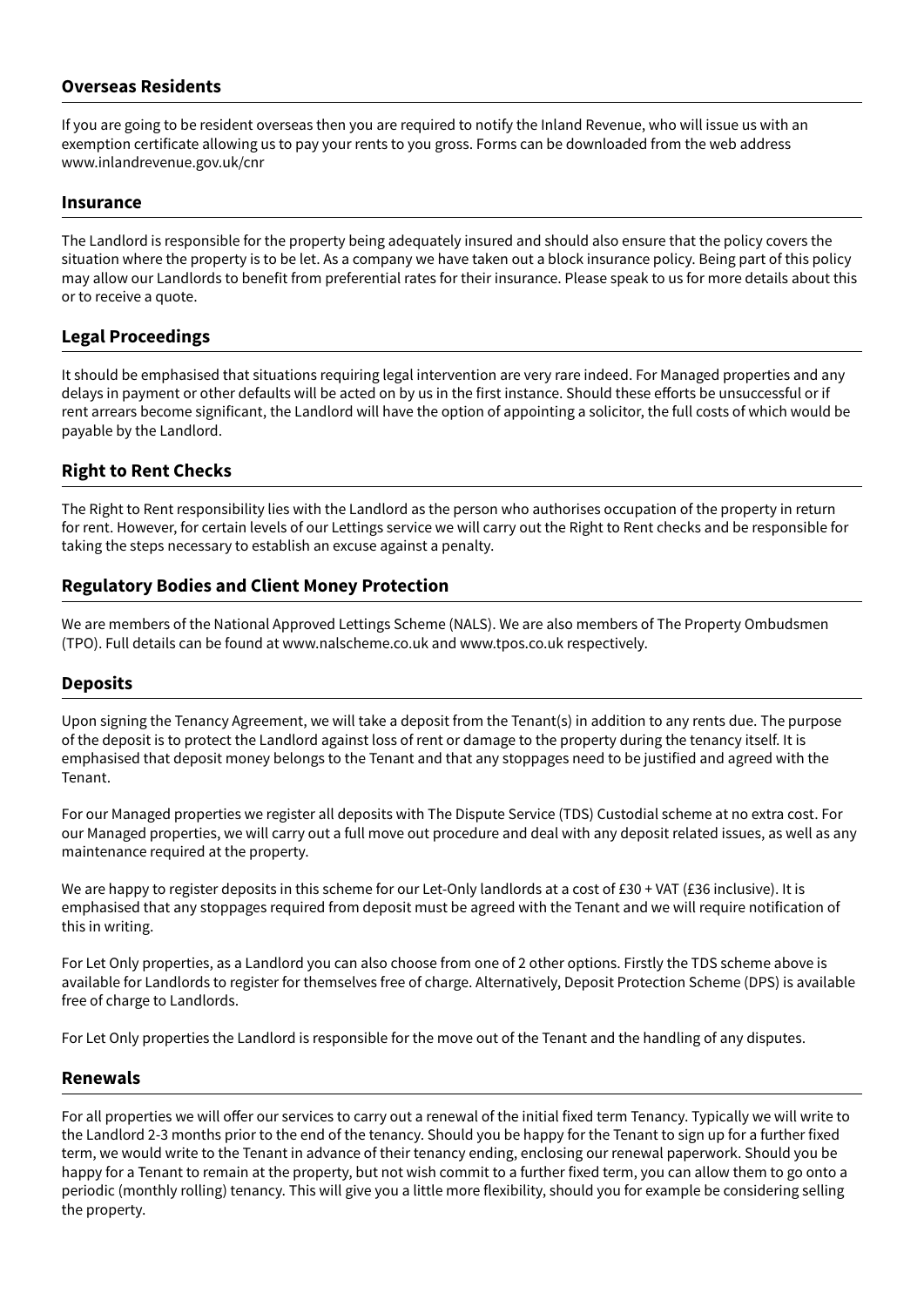Our managed service can be cancelled by either party by giving 2 months' notice in writing.

#### **GDPR (General Data Protection Regulations)**

Should you decide to proceed with Nicholas George Ltd, we want you to be aware that we take our responsibilities with regards to data protection very seriously. We will provide you with more information about how we will handle your data in our Terms and Conditions document. We will never share your data with third parties for marketing purposes. Please speak to us if you need more information.